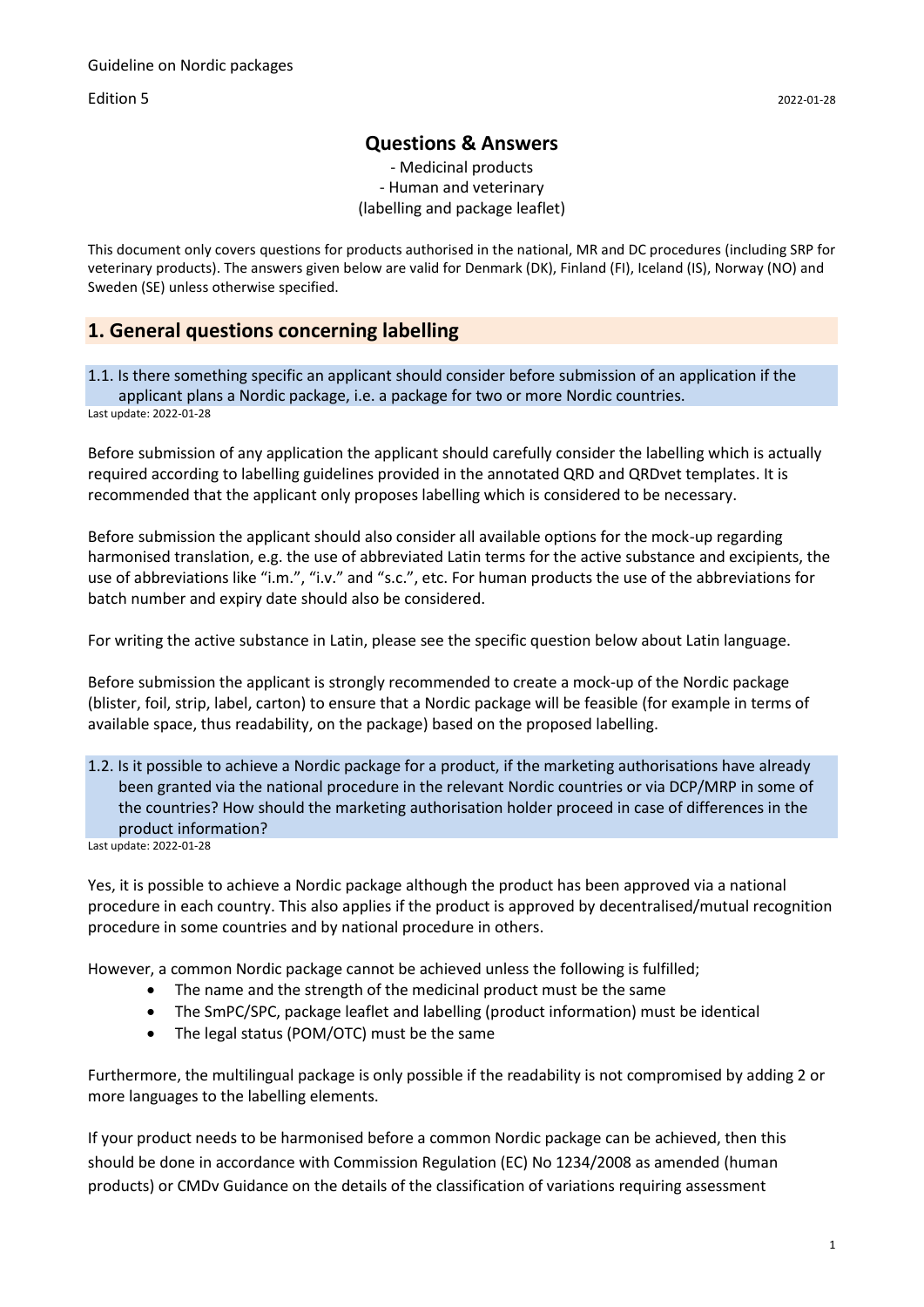according to Article 62 of Regulation (EU) 2019/6 (veterinary products) concerning variations and standard fee is required. If the outcome of the variation is to achieve common Nordic packages, a work sharing variation should be considered to achieve common harmonised English SmPC/SPC, package leaflet and labelling.

Applicants are encouraged to use the Nordic mock-up cooperation by including the designated [request](https://www.lakemedelsverket.se/sv/blanketter/begaran-om-nordiskt-mock-up-samarbete)  [form i](https://www.lakemedelsverket.se/sv/blanketter/begaran-om-nordiskt-mock-up-samarbete)n their submission. Please notice that DK does not participate in this cooperation.

# 1.3. Could Nordic Packages be accepted for parallel imported medicinal products for human use and parallel traded veterinary medicinal products?

Last update: 2022-01-28

Nordic packages could be accepted for parallel imported medicinal products for human use and parallel traded veterinary medicinal products provided that the requirements for Nordic Packages are fulfilled. A common Nordic package cannot be achieved unless the following is fulfilled;

- The name and the strength of the medicinal product must be the same
- The SmPC/SPC, package leaflet and labelling (product information) must be identical
- The legal status (POM/OTC) must be the same
- The labelling is submitted for approval nationally in each country
- The national requirements for the labelling of parallel imported medicinal products for human use/parallel traded veterinary medicinal products should be fulfilled.

Furthermore, the parallel importer/wholesale distributor in the destination Member State should ensure that the GMP term "homogen batch" is complied with for the Nordic Package. This would e.g. mean that the same product (MA no) from the same source country/source Member State is approved in the Nordic countries. The parallel imported medicinal product for human use/parallel traded veterinary medicinal product also needs to have the same shelf life and storage conditions approved in the Nordic countries. The parallel importer/wholesale distributor in the destination Member State needs to consider carefully if the package leaflets for the parallel imported medicinal product for human use/parallel traded veterinary medicinal product are identical in the Nordic countries as this is a prerequisite for having Nordic Packages.

## 1.4. Should mock-ups for a Nordic package be approved in the respective Nordic medicines agencies for MR and DC procedures?

Last update: 2018-04-23

FI, NO, SE: Mock-ups should be approved by the concerned national medicines agencies.

IS: Mock-ups must be submitted. However, the Icelandic Medicines Agency does normally not assess/review the mock-ups except when participating in the [Nordic mock-up cooperation.](https://www.lakemedelsverket.se/en/permission-approval-and-control/marketing-authorisation/product-information/how-to-prepare-package-labelling#hmainbody4) It is considered to be the responsibility of the marketing authorisation holder to ensure correct labelling, legibility, appropriate layout etc.

DK: Mock-ups are not assessed or approved by DKMA. Regularly DKMA carries out random compliance checks of product labelling.

The labelling text should contain the same information in all languages.

1.5. If an applicant plans a Nordic package and it is foreseen that for example Latin terms will be used for the active substance(s) and excipients, as well as abbreviations like "EXP" and "Lot", should the labelling translation in word format correspond to the mock-ups?

Last update: 2021-02-09

IS, SE: The labelling translation in the word format should be a strict translation of the final English labelling text. Latin and exemptions are only included in the mock-ups.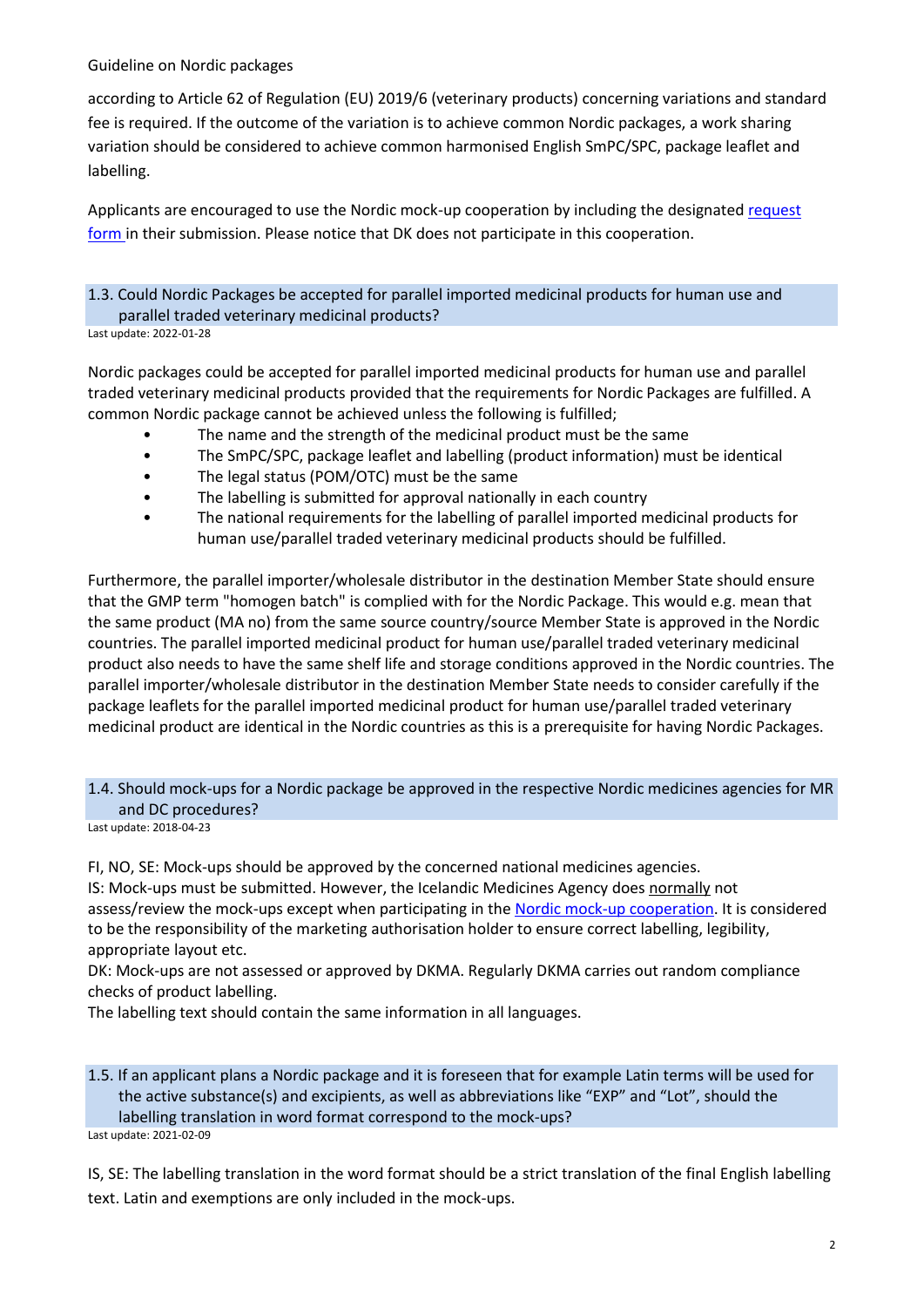FI: The labelling translation in the word format can be a strict translation of the final English labelling text and/or it may contain Latin and exemptions as included in the mock-ups.

NO: The labelling translation in word format must contain Latin and exemptions as included in the mockups.

DK: DK do not assess the mock-up, therefore the text in the word format should reflect the mock-up.

1.6. Are there any national requirements for the minimum font size? Last update: 2018-04-23

The minimum requirements given in the Readability Guideline for human medicinal products should be used for common Nordic packages (human and veterinary). The font style should also be considered.

1.7. Are there any guidelines if colour is used for a marked strength of medicinal product on the secondaryand primary packages?

Last update: 2021-02-09

If colour is used on the outer pack it is recommended that same colour is carried onto primary packaging to aid identification of the medicine. See also question number 3.6.

1.8. What are the requirements if a company wants to add a QR-code/URL? Last update: 2022-01-28

Questions regarding QR-codes are out of scope for the Nordic package group. However, we present the following information:

For human products authorised in DCP, MRP or NP reference is made to the document "CMDh position paper on the use of Mobile scanning and other technologies to be included in labelling and PL in order to provide information about the medicinal product" published on the CMDh web site: <https://www.hma.eu/90.html>

For veterinary products reference is made to the document "Quick Response (QR) codes in the labelling and/or package leaflet of veterinary medicinal products authorised via the centralised (CP), mutual recognition (MRP), decentralised procedures" published on the EMA website: [https://www.ema.europa.eu/en/veterinary-regulatory/marketing-authorisation/product](https://www.ema.europa.eu/en/veterinary-regulatory/marketing-authorisation/product-information/product-information-reference-documents-guidelines)[information/product-information-reference-documents-guidelines](https://www.ema.europa.eu/en/veterinary-regulatory/marketing-authorisation/product-information/product-information-reference-documents-guidelines)

For questions regarding CP products EMA must be contacted. See EMA web site for guidance.

# 1.9. Can a sticker with national labelling be used to fulfil national labelling requirements or be used to hide information?

Last update: 2021-02-09

For DK, IS, NO and SE this is a possible way to add information as an exemption, as long as readability is not compromised and the labelling is in accordance with the approved text and national requirements. This is common practice in Iceland but marketing authorisation holders are strongly encouraged to update their products to include Icelandic labelling. The sticker must be permanent and the addition of a sticker must be done by a manufacturer with a valid license.

FI: A sticker may be used to add the red warning triangle on the labelling but not for any other purposes. Stickers are not accepted to over-label or hide information on the labelling. The sticker must be permanent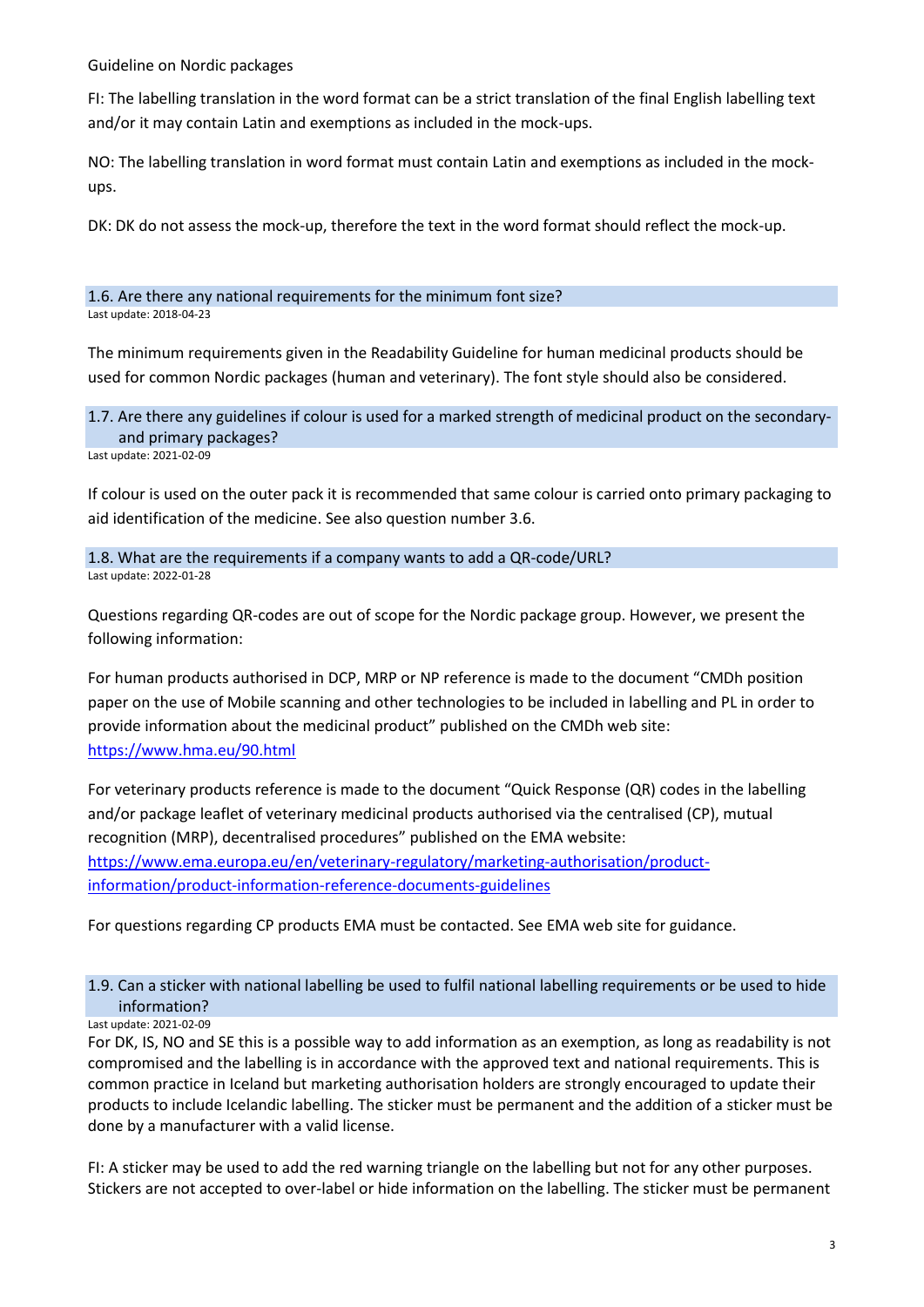and the addition of a sticker must be done by a manufacturer with a valid license and approved in the marketing authorisation.

SE: In cases when the red warning triangle is required in DK, NO and/or FI the triangle may be hidden by a sticker on the packages intended for SE. If the sticker is added after batch release a specific permission to do this is required from the MPA.

DK: In cases when the red warning triangle is required in other Nordic countries, but not in DK, the triangle may be hidden by a sticker on the packages intended for DK. The sticker must be permanent and the addition of a sticker must be done by a manufacturer with a valid license.

Please see also Commission Q&A on safety features for additional information on the use of stickers for addition of the unique identifier.

#### 1.10. Are the EMA QRD and QRD vet templates accepted for national products?

Last update: 2021-02-09

Yes.

1.11. Are language codes recommended to be added on the label? Which type of code is accepted in front of each language on the label, country codes (SE, FI, DK, IS and NO) or language codes (SV, FI, DK, IS and NO)?

Last update: 2021-02-09

The country codes are preferred to be used in front of each language, i.e. SE instead of SV. The Nordic Agencies agree that these codes improve the readability of the package and make it easier to locate one's own language. However, in case of space restrictions, their use may be avoided on the package.

#### 1.12. How should "EXP" and "Lot" be placed on unit-dose blisters?

Last update: 2018-04-23

All information required for blisters must appear on each unit dose presentation. For statement of "Lot" and "EXP", the following applies:

#### **For a unit-dose blister is it acceptable only to state "Lot" and "EXP" once at the end or at the side?** DK, IS: Yes

FI, NO, SE: If registered and approved as a unit dose blister: No, "Lot" and "EXP" should be stated on each unit of the blister.

If not registered and approved as a unit dose blister i.e. the blister is considered to be just a perforated blister: Yes, "Lot" and "EXP" do only have to be stated once on the blister.

1.13. What kind of logos are accepted on packages in the Nordic countries? Last update: 2022-01-28

Human products

Only logo of the MAH and the local representative (if applicable) in accordance with the application form can be accepted.

The readability must not be negatively affected, nor must such a logo take up space from the required information, e.g. product logos and company logos should be avoided if they prevent multilingual packages. Logos must not be of a promotional nature.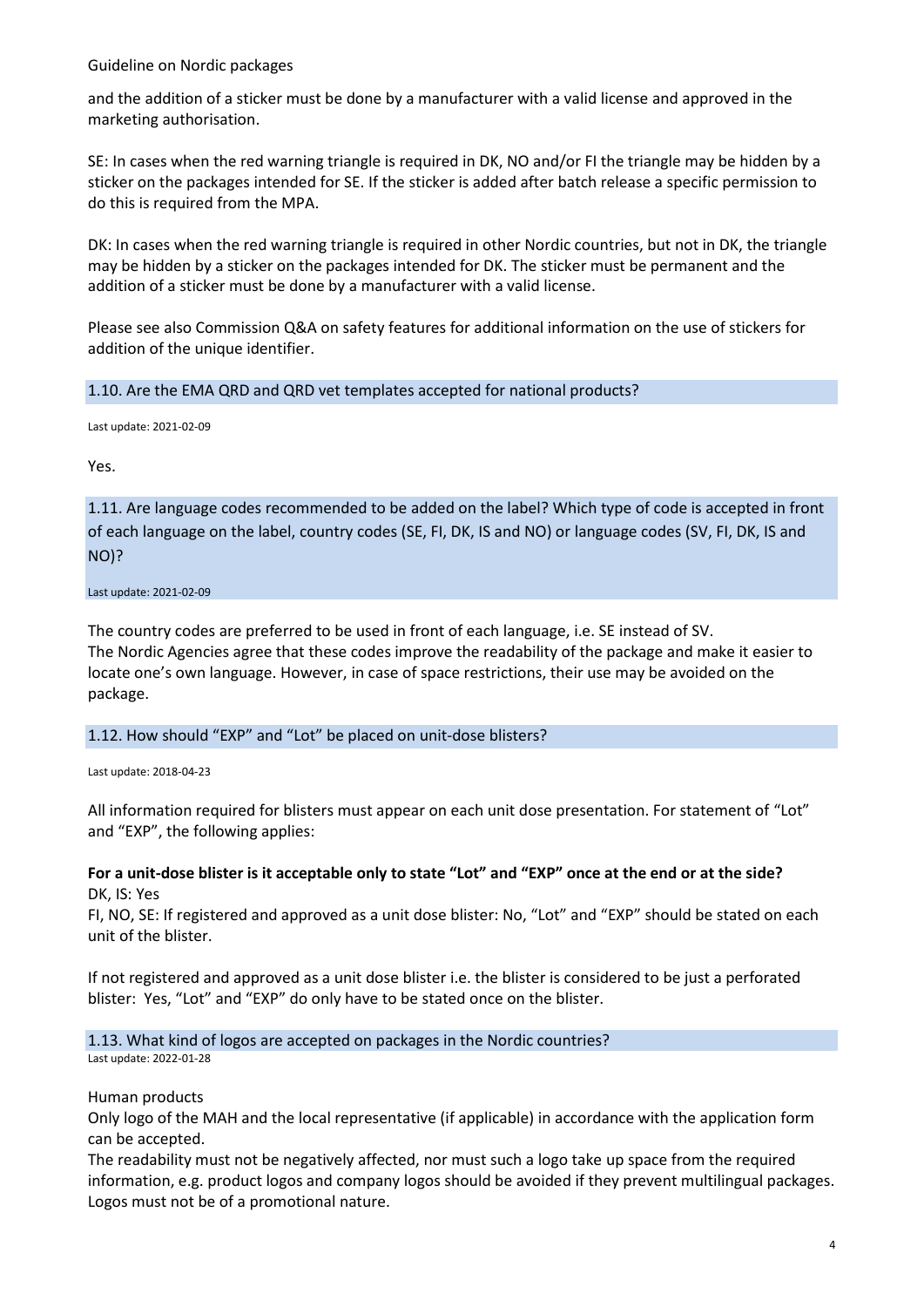It is not a requirement or necessary to have company logos on the package.

Veterinary products

Inclusion of the local representative on the mock-ups would need to be requested by the marketing authorisation holder and accepted by national competent authorities according to Article 13 of Regulation (EU) 2019/6.

1.14. Must the local representative be stated on the package? Last update: 2018-04-23

No. As space restrictions are common it is recommended not to print this information on the package, as it will be mentioned in the leaflet.

1.15. Is it acceptable to state the local distributor (wholesaler) on the package? Last update: 2014-01-30

No.

1.16. How should the calendar days be stated on a calendar blister? Last update: 2022-01-28

Either the name of the day or an abbreviation should be used. Please, refer to the European Medicine Agency's QRD reference documents and guidance.

|                | Monday | Tuesday     | Wednesday | Thursday    | Friday | Saturday | Sunday |
|----------------|--------|-------------|-----------|-------------|--------|----------|--------|
| <b>Denmark</b> | Man    | <b>Tirs</b> | Ons       | <b>Tors</b> | Fre    | Lør      | Søn    |
| <b>Finland</b> | Ma     | Ti          | Ke        | To          | Pe     | La       | Su     |
| Iceland        | Má     | Þri         | Mi        | Fi          | Fö     | Lau      | Su     |
| Norway         | Ma.    | Ti.         | On.       | To.         | Fr.    | Lø.      | Sø.    |
| Sweden         | Mån    | Tis         | Ons       | <b>Tors</b> | Fre    | Lör      | Sön    |

On a case-by-case basis, further abbreviations could be discussed and accepted by the authorities.

DK: In the national guidance "Vejledning til bekendtgørelse om mærkning m.m. af lægemidler til mennesker" a list of different abbreviations for calendar days is included.

1.17. How soon, following approval of **non-urgent** changes in the labelling and package leaflet, must the changes be implemented?

Last update: 2021-02-09

A general rule is that changes would be expected to be implemented for the next batch manufactured of the product. However, at present different time lines apply in the Nordic countries:

SE: Six months after the variation has been approved, no packaging with the previously approved labelling or package leaflet may be released onto the market, unless otherwise decided by the Medical Products Agency.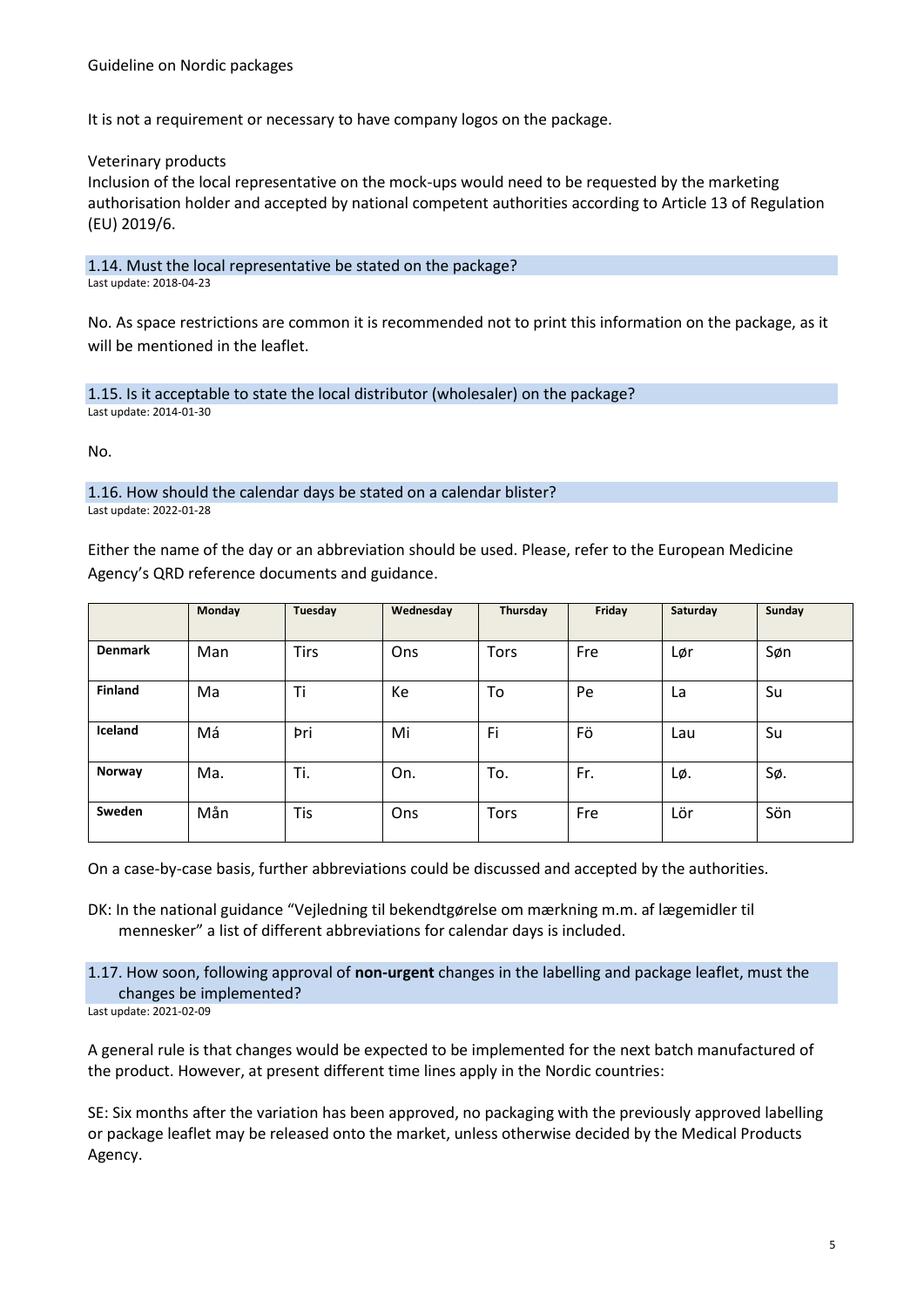NO, DK: The changes should be implemented within 6 months after approval. However if it is stated in the current package leaflet that the newest version is uploaded online on the Norwegian Felleskatalogen.no or the Danish Medicines Agency's web page the implementation time is 12 months. FI, IS: The implementation should be made for the next possible batch.

On a case-by-case basis, depending on the urgency of the changes, authorities may request implementation earlier than the timelines mentioned above.

1.18. Can the Nordic agencies provide an example of a Nordic package and are there some practical advices which should be kept in mind?

Last update: 2014-01-30

See Annex I: "Dummy" mock-ups are for information purpose only.

# **2. Name of the product**

2.1.Can the applicant ask the medicines agencies in DK, FI, IS, NO and SE to assess and approve a name of a product before submission of an application? Last update: 2022-01-28

Human products No.

The name of a product is assessed during a marketing authorisation application/variation procedure and any name issues should if possible be solved before end of procedure.

It is important that an applicant who is planning a Nordic package inform the Nordic agencies of this when proposing a name for a product. The Nordic agencies will then have the opportunity to communicate, if necessary, in order to approve the same name for all five Nordic countries.

It is not possible to reserve a product name. A final evaluation of the name will always be made before final approval of the MA. Veterinary products

New applications: Same procedure as for human products, please see above. Variation application for name change: When changing product name, the applicant must send in a proposal for the name change nationally and wait for a positive response before submitting the VNRA.

SE[: registrator@lakemedelsverket.se](mailto:registrator@lakemedelsverket.se)

Please refer to the website of the Agencies for further guidance.

FI: vet.applications@fimea.fi

NO: name.vet@legemiddelverket.no

DK: godkendelse@dkma.dk

IMA: ima@ima.is

2.2.For a product which is given a generic product name, can the INN be written in English? Last update: 2014-01-30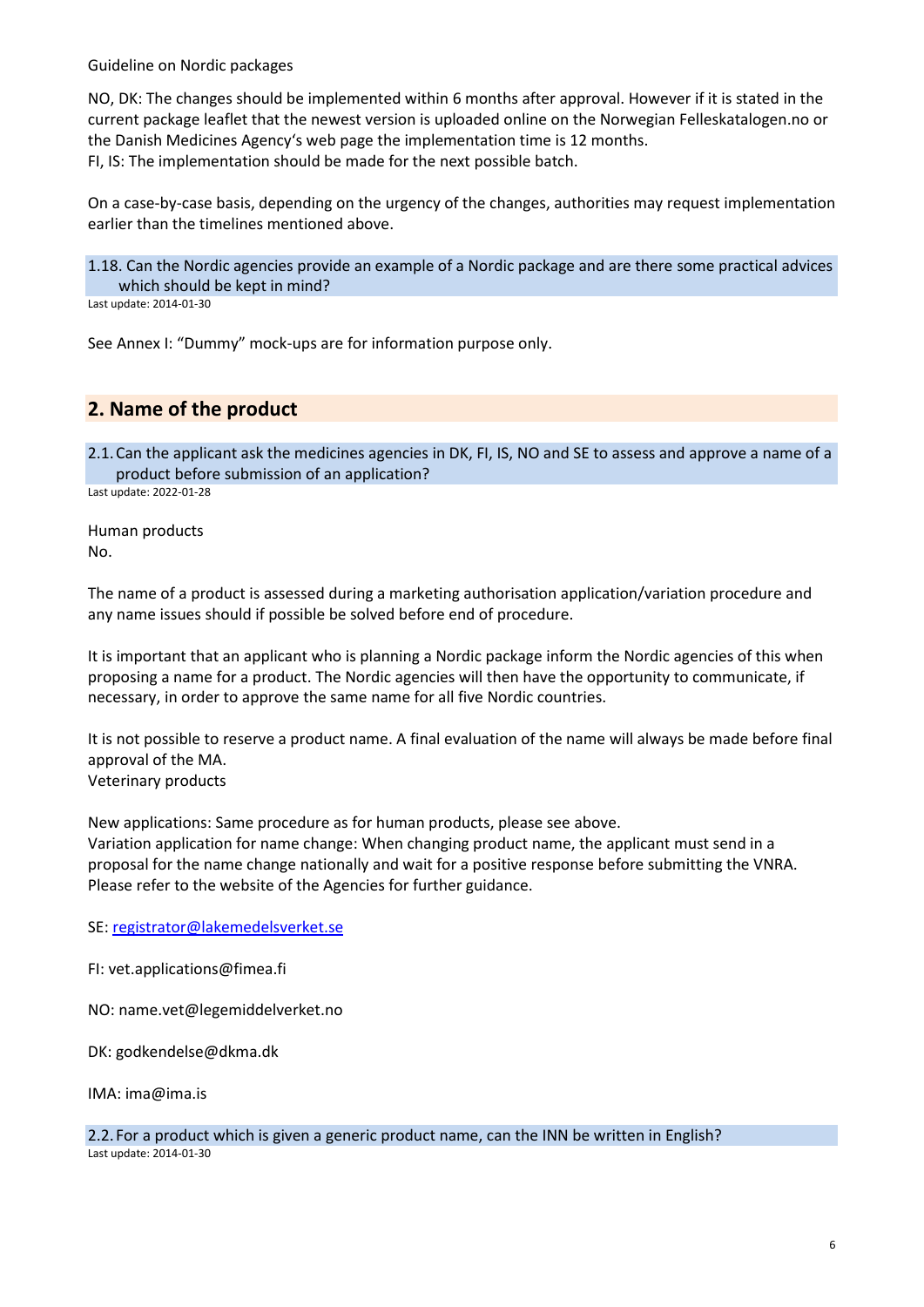Yes, unless the English term is very different from the national one, for example if the name includes "potassium" or "sodium".

2.3.For a product which is given the generic name of the active substance, which is for example a salt, should the salt be a part of the name? Last update: 2018-04-23

SE: No, the salt should normally not be part of the name. Inclusion complicates the name, makes it longer and harder to remember for a patient.

DK, IS: If the strength is given in relation to the salt then the salt should be part of the name. However, for common Nordic packages it is possible to be more flexible and deviate from this practice, if no safety issues are related.

FI, NO: No, the salt should not be part of the name unless the salt has an impact on the effect of the medicinal product. However, as there are products on the market with salt as part of the generic name, the generic name with the salt will also continue to be required for any new medicinal products containing the same substance.

2.4.When printing the name of the active substance(s) on the package, in connection with the name of the product, should the name of the active substance(s) begin with an upper- or lower-case letter? Last update: 2015-02-25

The name of the active substance(s) should in these cases begin with a lower-case letter, to clearly separate the name of the active substance(s) from the name of the product.

2.5.Should the name of the active substance(s) be printed below the name of the product, even if the name of the product is the INN + company name?

Last update: 2021-02-09

In cases when the strength does not correspond to the active moiety: Yes.

In cases when the strength corresponds to the active moiety:

SE, NO: Yes. Always required for the outer package. On blisters and small immediate packages the active substance can be left out if space problems occur if the name of the product is a generic name.

DK, FI, IS: No.

2.6.Is it allowed to print the name of the product in capital letters? Last update: 2014-01-30

It is strongly recommended that the name of a product is not printed in capital letters, except for the first letter in the name.

2.7.Is it acceptable to print the suffix in a name, in another colour than the name itself? Last update: 2014-01-30

No, normally not acceptable.

2.8.Which qualifiers are acceptable as a part of the invented name of a product?

Last update: 2021-02-09

In the past qualifiers were sometimes considered necessary to separate strengths and/or pharmaceutical forms. Today, qualifiers should normally be avoided and are generally discouraged as the strength and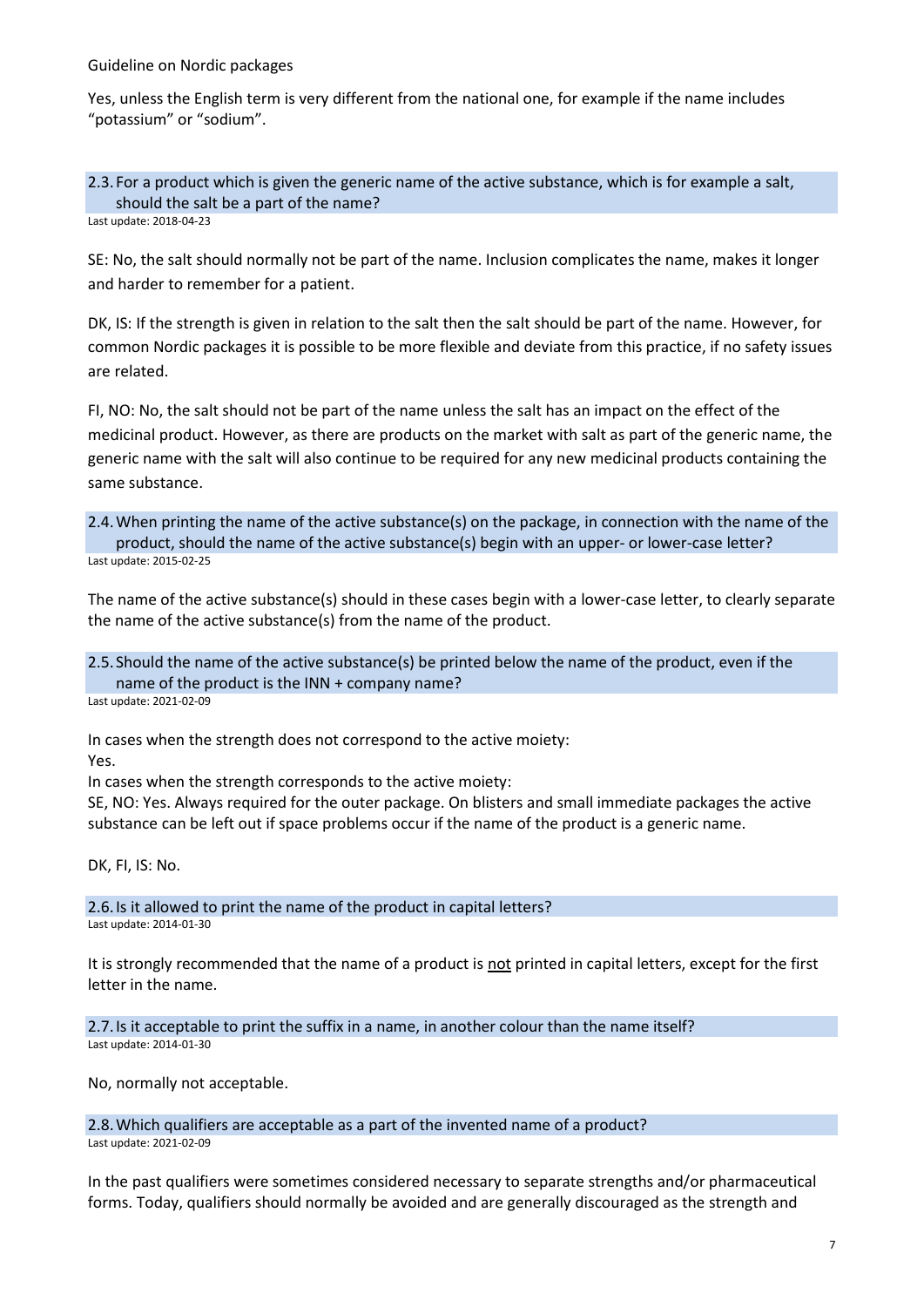pharmaceutical form would be clearly stated on the package. This is especially relevant for Nordic packages, however, see one exception below. Promotional qualifiers are not accepted.

Not all qualifiers are acceptable in all Nordic countries. Hence, carefully consider the need for a qualifier if the goal is to have a Nordic package.

FI, NO, SE: The qualifier "Vet" is recommended for all veterinary products.

IS: The qualifier "Vet" is accepted for all veterinary products.

DK: The qualifier "Vet" is accepted for veterinary products as part of invented names only.

## **3. Strength**

3.1.Must the strength be stated in the same font size and font style as the name of the product? Last update: 2014-01-30

Yes, strongly recommended whenever possible.

3.2.If the strength of a product is given in micrograms, can the abbreviations "mcg" or μg be used on small immediate packaging?

Last update: 2021-02-09

No. The appropriate abbreviated term in each language should be used, i.e.:

DK, FI, NO, SE: mikrog

IS: míkróg (exceptionally, the term "mikrog" can be used) for Nordic packages.

It should be noted that if the abbreviation is identical for two or more countries, it should not be repeated on the package.

In case of space limitations, and on a case-by-case basis, the abbreviated form listed above could be accepted for outer packaging.

3.3.Is it acceptable to state the strength of a product as "%" or "ppm"?

Last update: 2014-01-30

As a general rule "%" and "ppm", as well as other similar units shall be avoided and the strength should be stated as for example mg/ml, mg/g etc. The strength cannot be stated in two different ways on the package, i.e. both as for example mg/ml and %.

3.4.When the strength of a product is stated in International Units, i.e. "IU" is it then acceptable to use "IU" on the Nordic packages, instead of the abbreviations "IE" (DK, NO, SE), "KY" (FI) and "a.e." (IS)? Last update: 2014-01-30

Yes. Please note that when the abbreviation "IU" is used, it should be the only abbreviation for International Units on the Nordic package, i.e. do not mix "IU" with the national abbreviations.

3.5.When the strength of a product is stated in Units, i.e. "U" is it then acceptable to use "U" on the Nordic packages? As regards International Units, please see the question about IU. Last update: 2021-02-09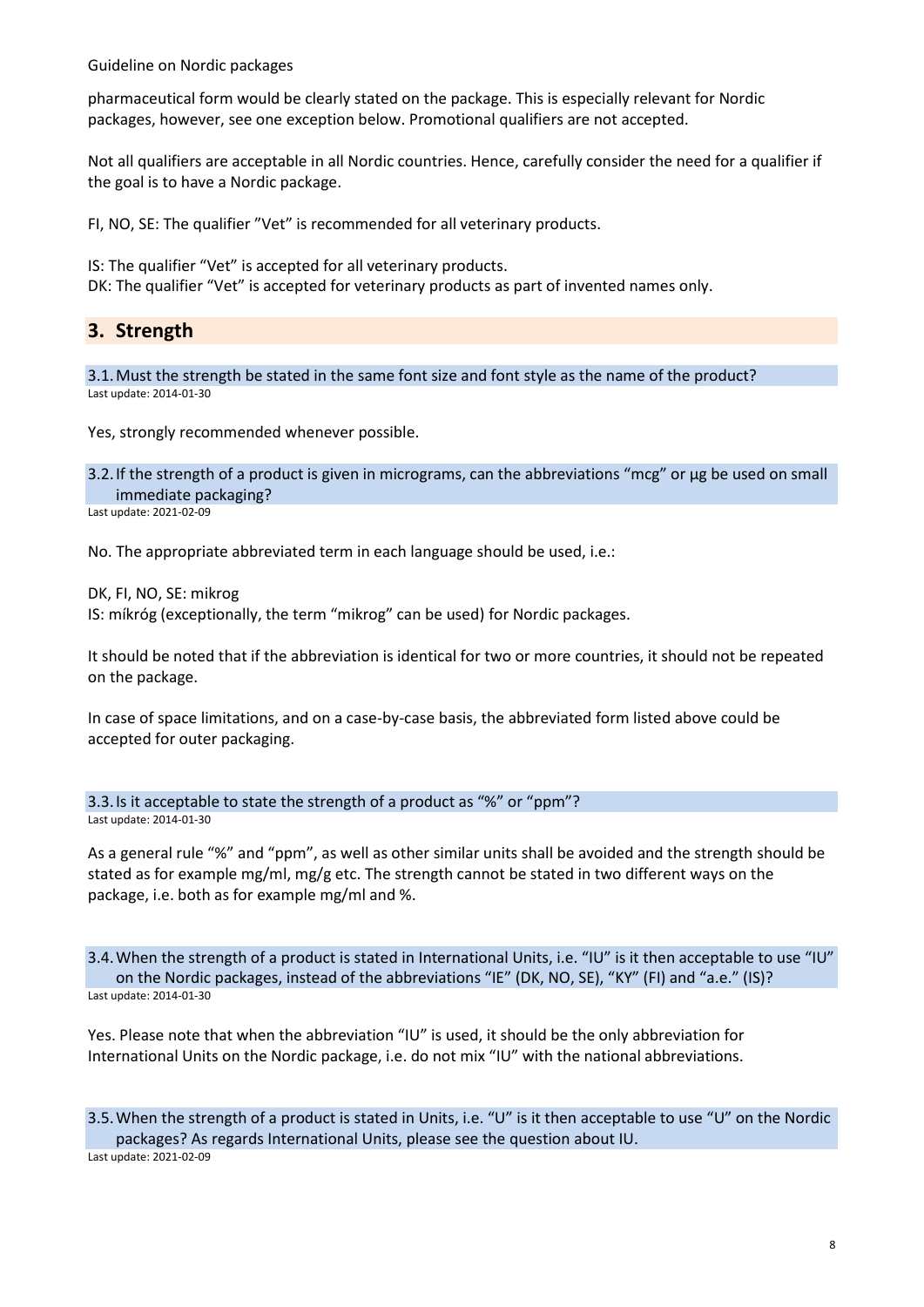FI, IS: Yes. "U" can be used, but if the package is shared with DK/SE/NO who do not allow the abbreviation the units must be stated in the same way for all languages i.e. full term. SE, NO: No. "Units" should not be abbreviated.

DK: No, "Units" should not be used.

The appropriate translations should be used:

DK: enheder FI: yksikköä IS: einingar NO, SE: enheter

3.6.Is it acceptable to print the strength in different colours for products available in more than one strength to avoid mix-up?

Last update: 2014-01-30

Yes, packages for different strengths should be distinguished from each other. It is strongly recommended to use different colours for different strengths.

3.7.How shall the content of the active substance be presented on the label for a parenteral pharmaceutical form?

Last update: 2021-02-09

When the strength is given as a concentration e.g. in mg/ml, it is strongly recommended to present also the total quantity per total volume on the package, e.g. x ml = y mg.

## **4. Pharmaceutical form**

4.1.If the pharmaceutical form consists of two or more words, for example "film-coated tablet" must all the words be printed in one line?

Last update: 2018-04-23

It is strongly recommended to print the full pharmaceutical form in one line. When relevant and if possible each language should be in separate lines.

4.2.Which pharmaceutical forms can be abbreviated on the outer package, label, blister, etc.? Last update: 2021-02-09

The full standard term must appear on the outer package at least once, and in connection with the name of the product, on the most prominent area of the package, e.g. the front panel on a carton. EDQM patient friendly short terms can be used for other locations on the carton and immediate packaging material, if necessary.

Further abbreviations are possible and can replace the patient friendly terms in cases when space is very limited. When combining the abbreviations they should be separated by a "/" and when the abbreviation is identical in two or more countries it shall only be printed once.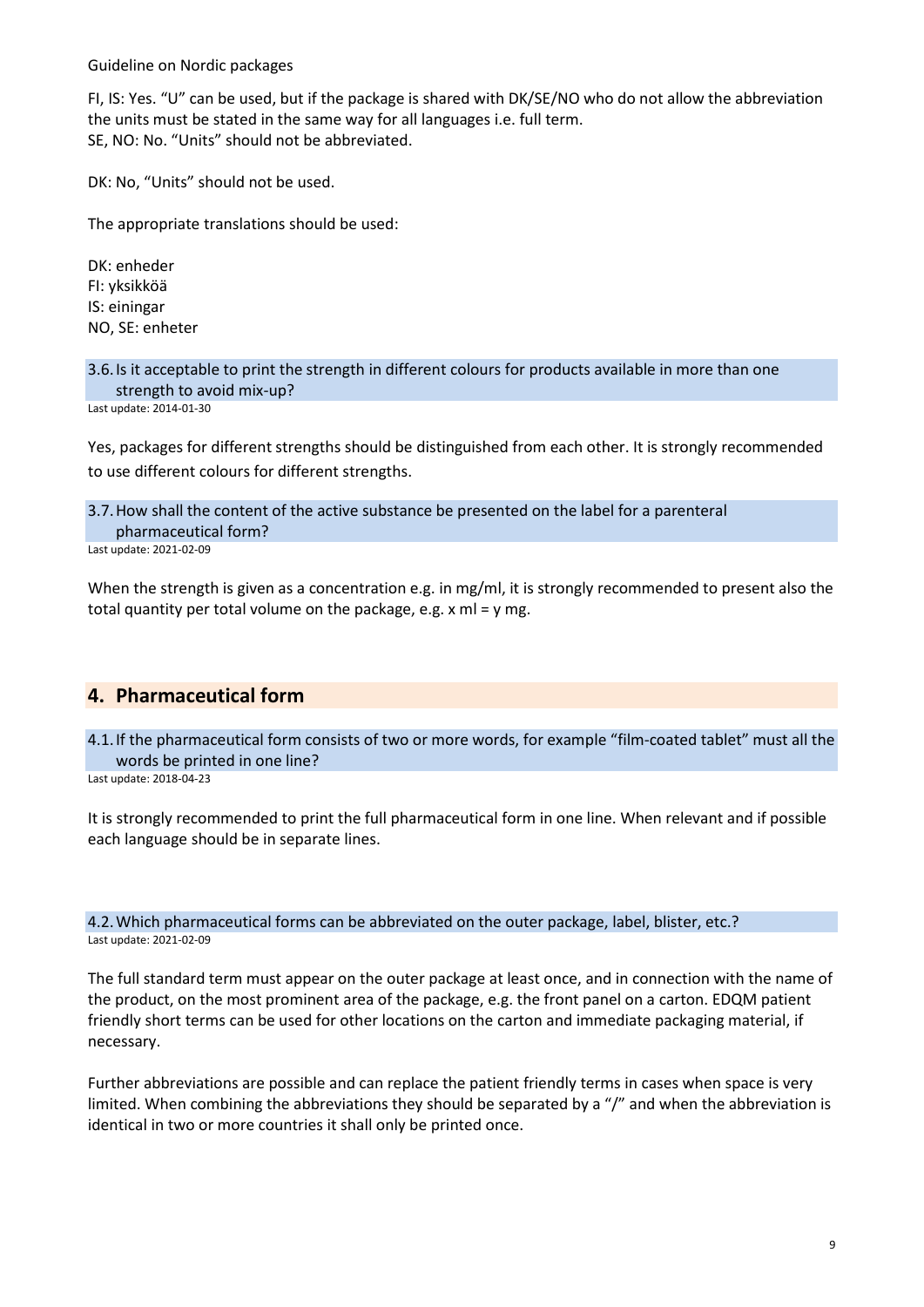| Pharmaceutical                     | <b>DK</b>                      | FI.                             | <b>IS</b>                               | <b>NO</b>                        | <b>SE</b>                        |
|------------------------------------|--------------------------------|---------------------------------|-----------------------------------------|----------------------------------|----------------------------------|
| form                               | Singular /<br><b>Plural</b>    | Singular /<br><b>Plural</b>     | Singular / Plural                       | Singular / Plural                | Singular / Plural                |
| Capsule                            | kaps.                          | kaps.                           | hylki / hylki                           | kaps.                            | kaps.                            |
| Chewable tablet                    | tyggetabl.                     | purutabl.                       | tuggut. / tuggut.                       | tyggetabl.                       | tuggtabl.                        |
| <b>Emulsion for</b><br>injection   | inj.*                          | inj.*                           | stl. / stl.*.                           | inj.væske/inj.*                  | inj.*                            |
| Eye drops                          | $\overline{a}$                 | ä,                              | augndr. / augndr.                       | ÷,                               |                                  |
| Film-coated<br>tablet              | tabl.                          | tabl.                           | tafla /töflur                           | tabl.                            | tabl.                            |
| Gastro-resistant<br>capsule        | enterokaps.                    | enterokaps.                     | magasýruþ. hylki. / magasýruþ.<br>hylki | enterokaps.                      | enterokaps.                      |
| Gastro-resistant<br>tablet         | enterotabl.                    | enterotabl.                     | magasýruþ. tafla / magasýruþ.<br>töflur | enterotabl.                      | enterotabl.                      |
| Orodispersible<br>tablet           | smeltetabl.                    | suussa<br>hajoava tabl.         | munndr.tafla / munndr.töflur            | smeltetabl.                      | munsönderfallande<br>tabl.       |
| Prolonged-<br>release capsule      | depotkaps.                     | depotkaps.                      | $\overline{\phantom{a}}$                | depotkaps.                       | depotkaps.                       |
| Prolonged-<br>release tablet       | depottabl.                     | depottabl.                      | ÷,                                      | depottabl.                       | depottabl.                       |
| Solution for<br>infusion           | $inf.*$                        | ä,                              | innr.lyf / innr.lyf                     | inf.væske/inf.*                  | $\sim$                           |
| Solution for<br>injection          | $ini.*$                        | $ini.*$                         | stl. / stl.*                            | inj.væske/inj.*                  | $ini.*$                          |
| Sublingual tablet                  | resoriblet.<br>subling.        | resoriblet.                     | tungurótartafla/tungurótartöflur        | Sublingvaltabl.                  | resoriblett                      |
| Suppository                        | supp.                          |                                 | endaþ.stíll / endaþ.stílar              | stikkp.                          | supp.                            |
| Suspension for<br>injection        | inj.*                          | inj.*                           | stl. / stl.*                            | inj.væske/inj.*                  | inj.*                            |
| <b>Tablets</b>                     | tabl.                          | tabl.                           | tafla /töflur                           | tabl.                            | tabl.                            |
| Solution for<br>injection/infusion | inj./inf. or<br>inj.inf. væske | inj./inf. or<br>inj./inf. neste | stl./innr.lyf                           | inj./inf. or<br>inj.-/inf. væske | inj./inf. or<br>inj.-/inf.vätska |

#### Following is a list of abbreviations which are acceptable

Regarding sublingual tablet: Additionally, the following possibility has been agreed and can be used as an extra option for a common label of a blister in the mentioned countries: DK/FI/SE: "resoribletit/resoribletter"

\* The abbreviation can be used if you have no other pharmaceutical forms that can be mixed-up with the form (e.g. emulsion for injection, suspension for injection).

4.3.For capsules and tablets, is it acceptable if the pharmaceutical form is depicted on the outer package? Last update: 2018-04-23

Yes, if the pictogram is in life size and reflects the shape and score line, if any.

### **5. The active substance and excipients**

5.1.Can the active substance(s) and excipients be written in Latin on a Nordic package? Last update: 2021-02-09

Yes.

Reference is also made to the "[Compilation of QRD decisions on stylistic matters in product information](https://www.ema.europa.eu/en/documents/regulatory-procedural-guideline/compilation-quality-review-documents-decisions-stylistic-matters-product-information_en.pdf)" with regard to information in the product information annexes.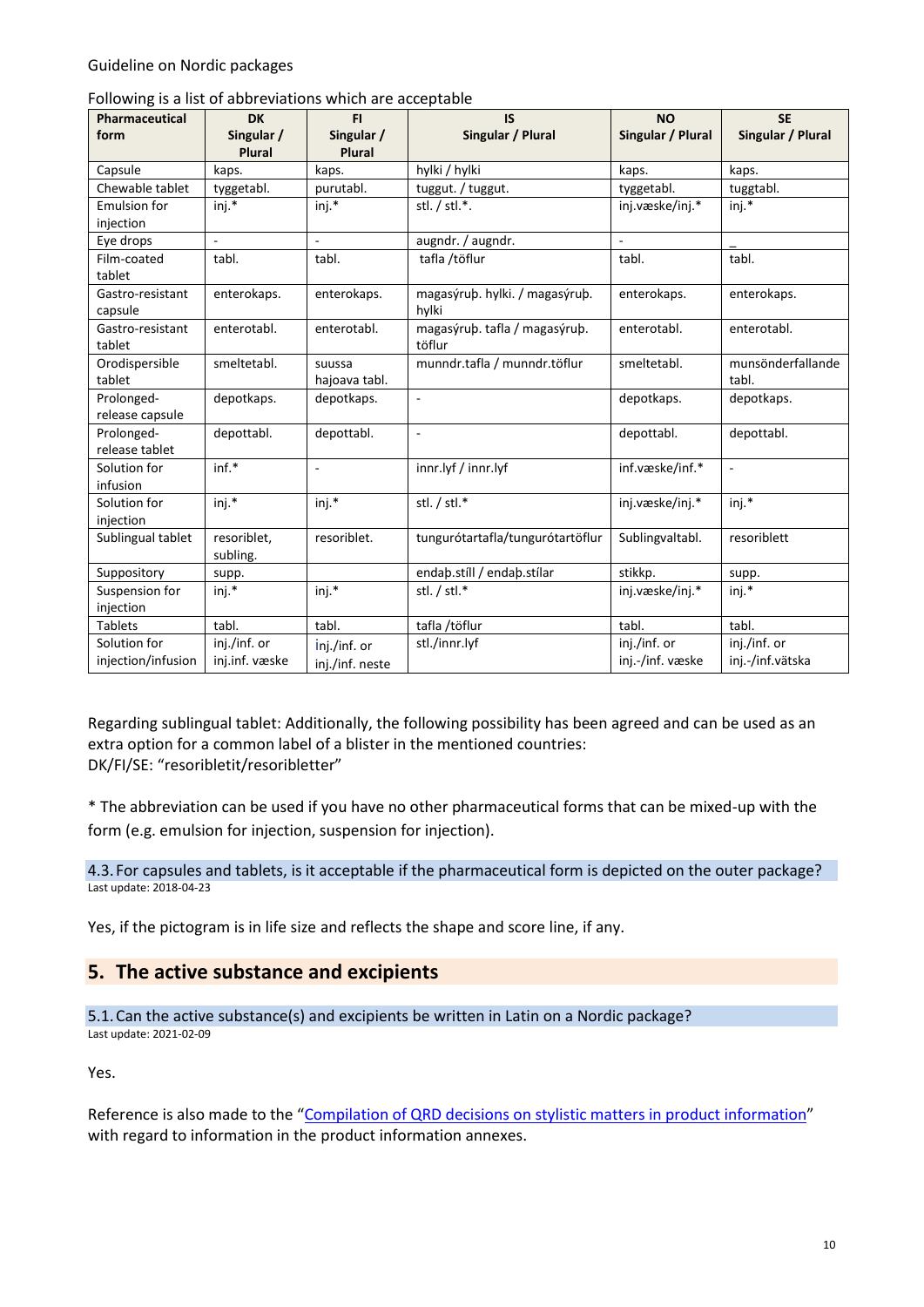5.2.Is it acceptable to use an abbreviation of the Latin term for the active substance(s) and excipients on a Nordic package and if so, how should these abbreviations be? Last update: 2015-02-25

These abbreviations are accepted and encouraged to facilitate the Nordic package. When relevant the labelling sections for active substance(s) and excipient(s) can be combined on the package, using abbreviations of the Latin terms, e.g.:

"1 ml: metoprolol. tartr. resp. metoprolol. 1 mg, natr. chlorid., aq. ad iniect."

"1 ml: butorphanol. tartr. resp. butorphanol. 15 mg, chlorocresol., natr. chlorid., aq. ad iniect."

#### **Guidelines on abbreviations of the Latin name for active substances and excipients.**

1) If the Latin name ends with -um, -us, -ium, -eum, these endings should be replaced with a full stop. Example: coffeinum  $\rightarrow$  coffein.

2) If the Latin name ends with -icum (-ici), -oicum (-oici), -uicum (-uici), these endings should be replaced with a full stop. Example: aceticum  $\rightarrow$  acet.

3) The endings -as, -oas, -ias, -eas should be replaced with a full stop. Example:  $c<sup>i</sup>tras  $\rightarrow$  citr.$ 

4) The endings -i and -ii should be replaced with a full stop. Example: calcii  $\rightarrow$  calc.

5) Nominative and genitive cases have the same abbreviation. Example: natrium  $\rightarrow$  natr. natrii  $\rightarrow$  natr.

Exemptions: aluminium  $\rightarrow$  alum. aqua  $\rightarrow$  aq. argentum  $\rightarrow$  arg. bismuthum  $\rightarrow$  bism. carbonas  $\rightarrow$  carb. hydrargyrum  $\rightarrow$  hydrarg. magnesium  $\rightarrow$  magn. salicylas  $\rightarrow$  salic.

Other abbreviations - excipients: water for injections  $\rightarrow$  aq. ad iniect. purified water  $\rightarrow$  aq. purif.

5.3.Is there a way to shorten the translation of "Each tablet contains xx mg <active substance>", "Each capsule contains xx mg <active substance>"?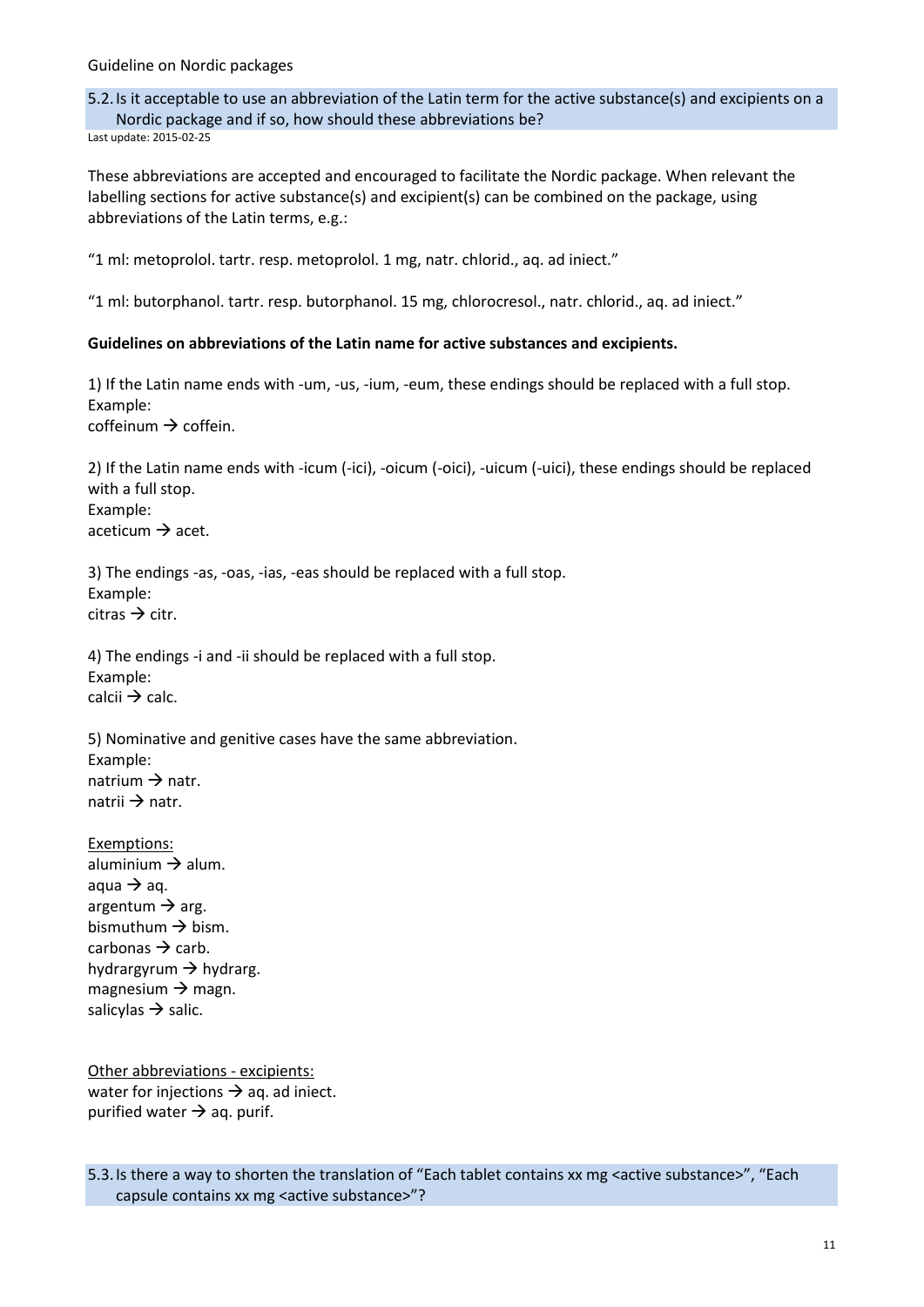Last update: 2014-01-30

Yes. In many cases it would be possible to abbreviate this sentence. For example "1 tabl./tafla: xx mg <active substance (in Latin)>", "1 kaps./hylki: xx mg <active substance (in Latin)>", "1 ml: xx mg <active substance (in Latin)>". This abbreviated text covers all five Nordic countries.

It should be noted that if excipients are to be stated on the package, they could follow the active substance, e.g. "1 kaps./hylki: xx mg <active substance (in Latin)>, lactos.".

### **6. Pharmaceutical form and contents**

6.1.Must the number of e.g. tablets and capsules be stated in the same row as the pharmaceutical form? Last update: 2014-01-30

No.

## **7. Routes of administration**

7.1.Can the parenteral routes of administration be abbreviated?

Last update: 2015-02-25

The following abbreviations are accepted by all Nordic authorities for small immediate packaging: For intramuscular use: i.m. For intravenous use: i.v. For subcutaneous use: s.c. Other routes must be stated in their full form.

DK, IS, SE: The above mentioned abbreviations are also accepted for the outer packaging.

7.2.Is it acceptable not to print the sentence "For oral use" on the package for all formulations of tablets and capsules which are to be swallowed? Last update: 2022-01-28

Human products

Yes. It is acceptable to leave out "For oral use" on the package. Please note that in these cases the text must be left out on the package for all countries which share the package.

Veterinary products

The route of administration should be stated, also "for oral use".

7.3.Is it acceptable not to print the sentence "For ocular use" on the package for pharmaceutical forms which are clearly stated as eye drops or eye ointment?

Last update: 2014-01-30

In case of space restrictions for such products, which are often small packages, a case-by-case decision to leave out the route of administration can be considered for a Nordic package.

## **8. Special warnings**

8.1.Should cytostatic products be labelled "Cytostaticum" on the outer package, or immediate package, if there is no outer package?

Last update: 2022-01-28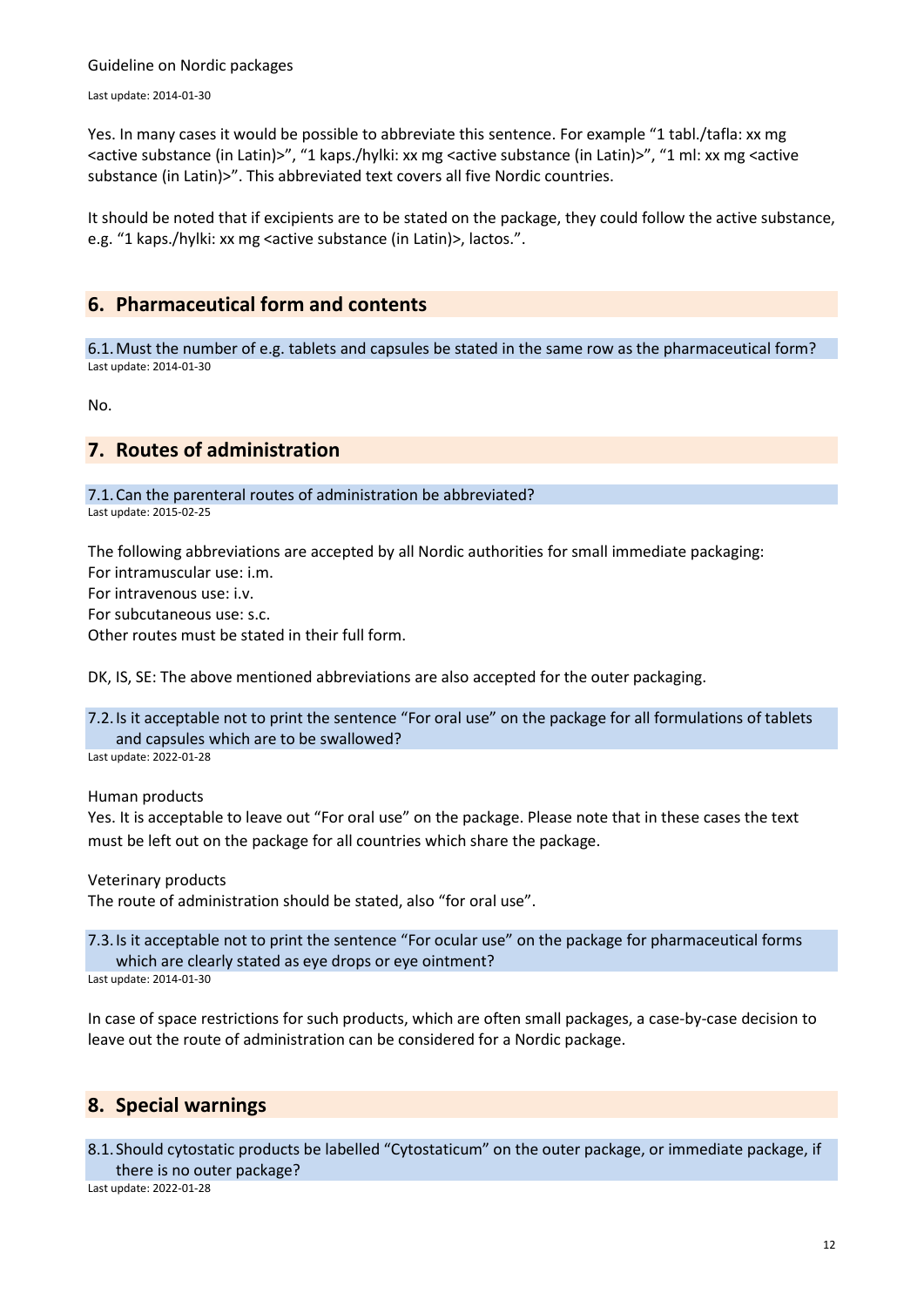Human products Yes, this is a requirement for cytotoxic/cytostatic medicinal products.

Veterinary products

Warnings, for example "Cytostaticum", may be featured on the package upon request according to Article 13 of Regulation (EU) 2019/6. However, warnings must be included in the package leaflet.

# **9. Expiry date**

9.1.Is it acceptable to use the abbreviation "EXP" on the outer/immediate packaging material? Last update: 2022-01-28

Human products Yes.

Veterinary products The abbreviation "EXP" is mandatory.

9.2. Is it enough only to print the actual expiry date and leave out the abbreviation "EXP"? Last update: 2022-01-28

Human products Yes, for small immediate packaging and blisters.

Veterinary products No, "EXP" must be printed.

9.3.Which format is preferred for the date (EXP) on printed mock-ups for a common Nordic package? Last update: 2022-01-28

Human products

The most preferred for a common Nordic package is to follow annotated QRD templates.

In general, the most recommendable format is e.g.: 10-2020 (as the month given as 2 digits and the year as 4 digits). However, different formats are accepted (e.g. October 2020, Oct 2020, 10-2020) by the majority of the Nordic countries.

Veterinary products

The format should be mm/yyyy (the month given as 2 digits and the year as 4 digits). On a case-by-case basis, the expiry date may specify the day i.e. dd/mm/yyyy.

# **10. Storage conditions**

10.1. Must storage conditions always be printed on the package, for example "Do not store above 25°C" and "Do not store above 30°C"?

Last update: 2018-04-23

Yes. The only exemption is "No special storage conditions", in which case nothing regarding storage conditions should be printed on the package.

DK, IS: For purely nationally authorised products "Do not store above 30 °C" can be left out on the package.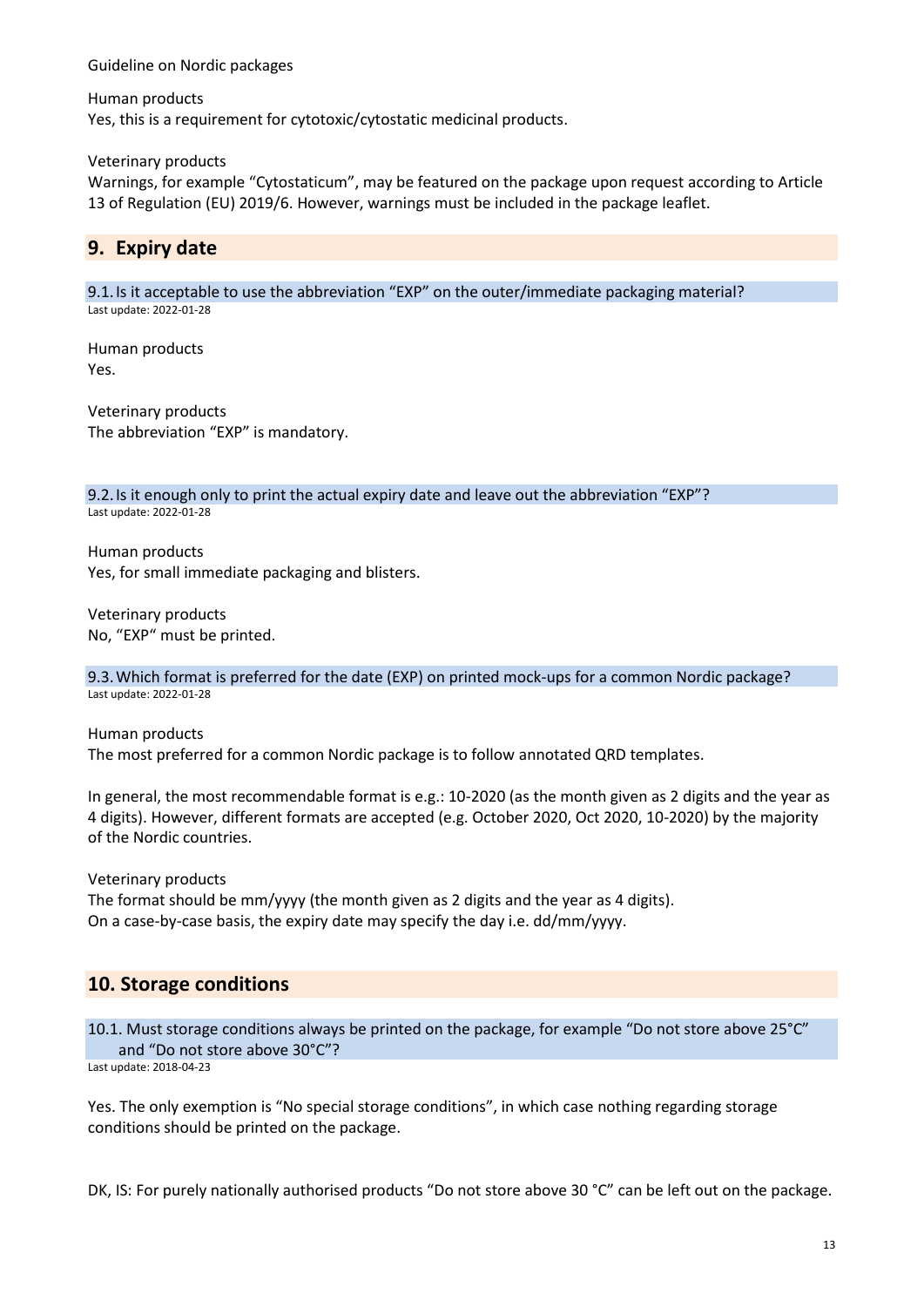# **11. Name and address of the marketing authorisation holder**

#### 11.1. As regards the address of the marketing authorisation holder which is to be printed on the

outer/immediate package must the country be mentioned and does it have to appear in each language covered by the package?

Last update: 2022-01-28

Human products

Yes, the country must be mentioned in the different languages.

Veterinary products

Only the name/logo name of the marketing authorisation holder is required and not the address.

11.2. Is it acceptable to print the marketing authorisation holder's phone number and e-mail address on the package? Last update: 2022-01-28

#### Human products

Yes. The contact information to the marketing authorisation holder is however mentioned in the package leaflet. If there are space restrictions due to the extent of the labelling text/size of the package it is not recommended to print such information on the package.

Veterinary products

Only if it has been requested by the marketing authorisation holder and accepted by national competent authorities according to Article 13 of Regulation (EU) 2019/6.

11.3. Is it possible to have common Nordic packages for products with different marketing authorisation holders (which are legally independent companies with the same owner)? Last update: 2015-02-25

If the names for the marketing authorisation holder are clearly different it is not possible to have a common package. However, if the names of the marketing authorisation holder are very similar, e.g "XXXXXXX AS", "XXXXXXX OY", "XXXXXXX AB" a common package could be possible.

# **12. Marketing authorisation number**

12.1. What is the format of the marketing authorisation numbers in the Nordic countries?

Last update: 2021-02-09

The format is as follows:

|    | <b>Marketing</b><br>Authorisations*) | <b>Parallel Import</b> | <b>Traditional Herbal Medicinal Products</b>       |
|----|--------------------------------------|------------------------|----------------------------------------------------|
| DK | MTnr xxxxx (DK)                      | MTnr xxxxx (DK)        | Herbal Medicinal products: Reg nr xx-xxxxx<br>(DK) |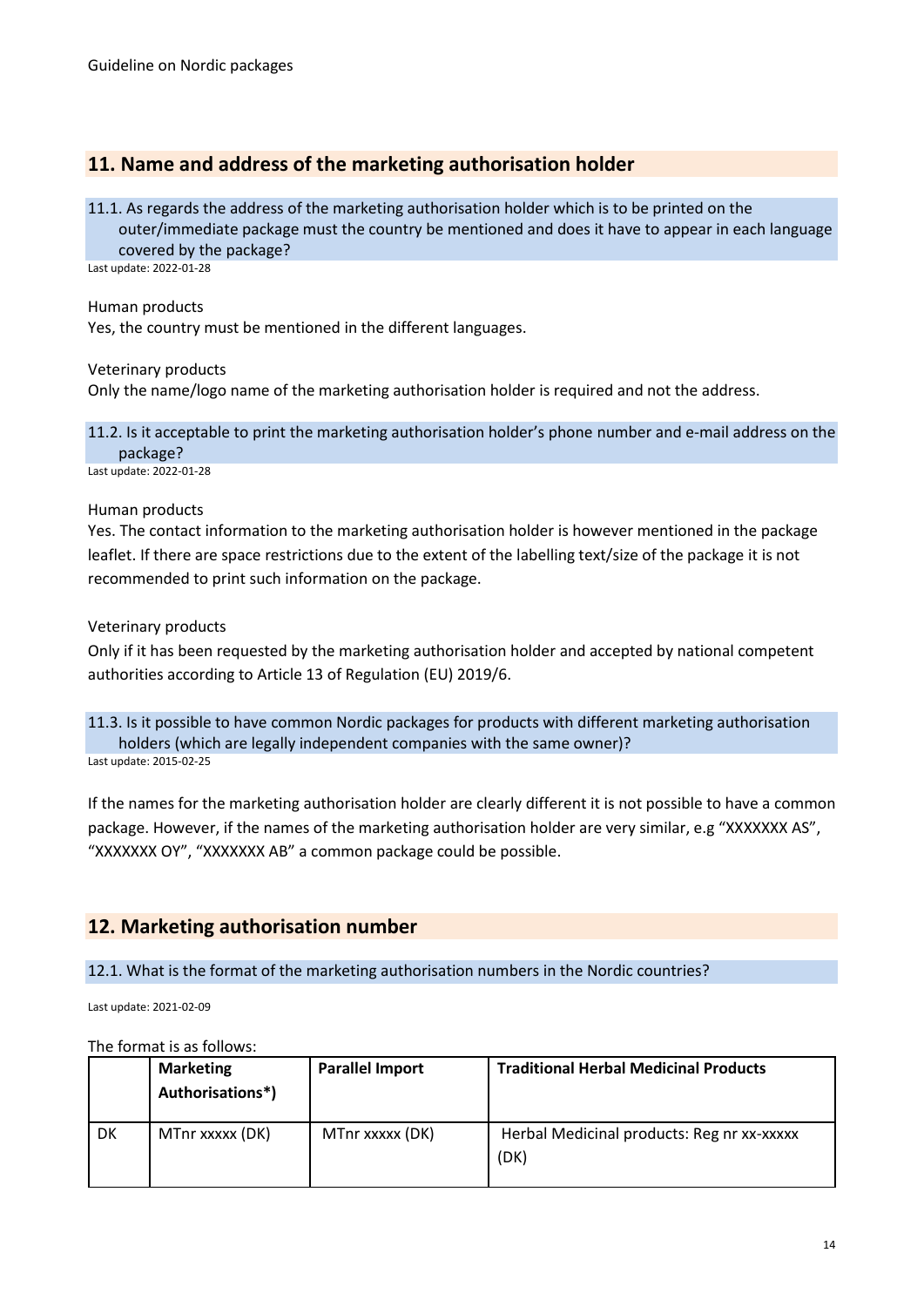|           |                                      |                        | <b>Traditional Herbal Medicinal Products MTnr</b><br>xxxxx (DK) |
|-----------|--------------------------------------|------------------------|-----------------------------------------------------------------|
| F1        | MTnr xxxxx (FI)                      | MTnr xxxxx (FI)        | MTnr R xxxxx (FI)                                               |
| IS        | MTnr xxxxxx (IS) or<br>IS/x/xx/xx/xx | IS/x/xx/xxx/xx/SA      | IS/x/xx/xxx/xx/SKR                                              |
| <b>NO</b> | MTnr xx-xxxxx (NO)                   | MT(PI)nr xx-xxxxx (NO) | Reg nr xx-xxxxx (NO)                                            |
| <b>SE</b> | MTnr xxxxx (SE)                      | MTnr xxxxx (SE)        | MTnr xxxxx (SE)                                                 |

\*) The country abbreviation, "(XX)" should be used on packages which are shared with two or more countries but it is not required for single country packages.

When printing the marketing authorisation numbers on the package they can be arranged in such a way that "MTnr" only needs to be printed once. For example the numbers can be printed in a line or in a column. Examples:

a)

MTnr xxxxx (DK), xxxxx (FI), xx-xxxxx (NO), xxxxx (SE), IS/x/xx/xxx/xx

b)

MTnr xxxxx (DK) xxxxx (FI) xx-xxxxx (NO) xxxxx (SE) IS/x/xx/xxx/xx

# **13. Batch number**

```
13.1. Is it acceptable to use the abbreviation "Lot" for the batch number on the outer and immediate 
packaging material?
```
Last update: 2022-01-28

Human products Yes.

Veterinary products The abbreviation "Lot" is mandatory.

13.2. Must the abbreviation "Lot" be printed on blisters or is it enough to only print the actual batch number?

Last update: 2022-01-28

Human products It is preferred to print "Lot" in logical connection to the actual batch number, but if that is not possible, it is acceptable to print only the actual batch number, i.e. without the abbreviation "Lot."

Veterinary products "Lot" must be printed.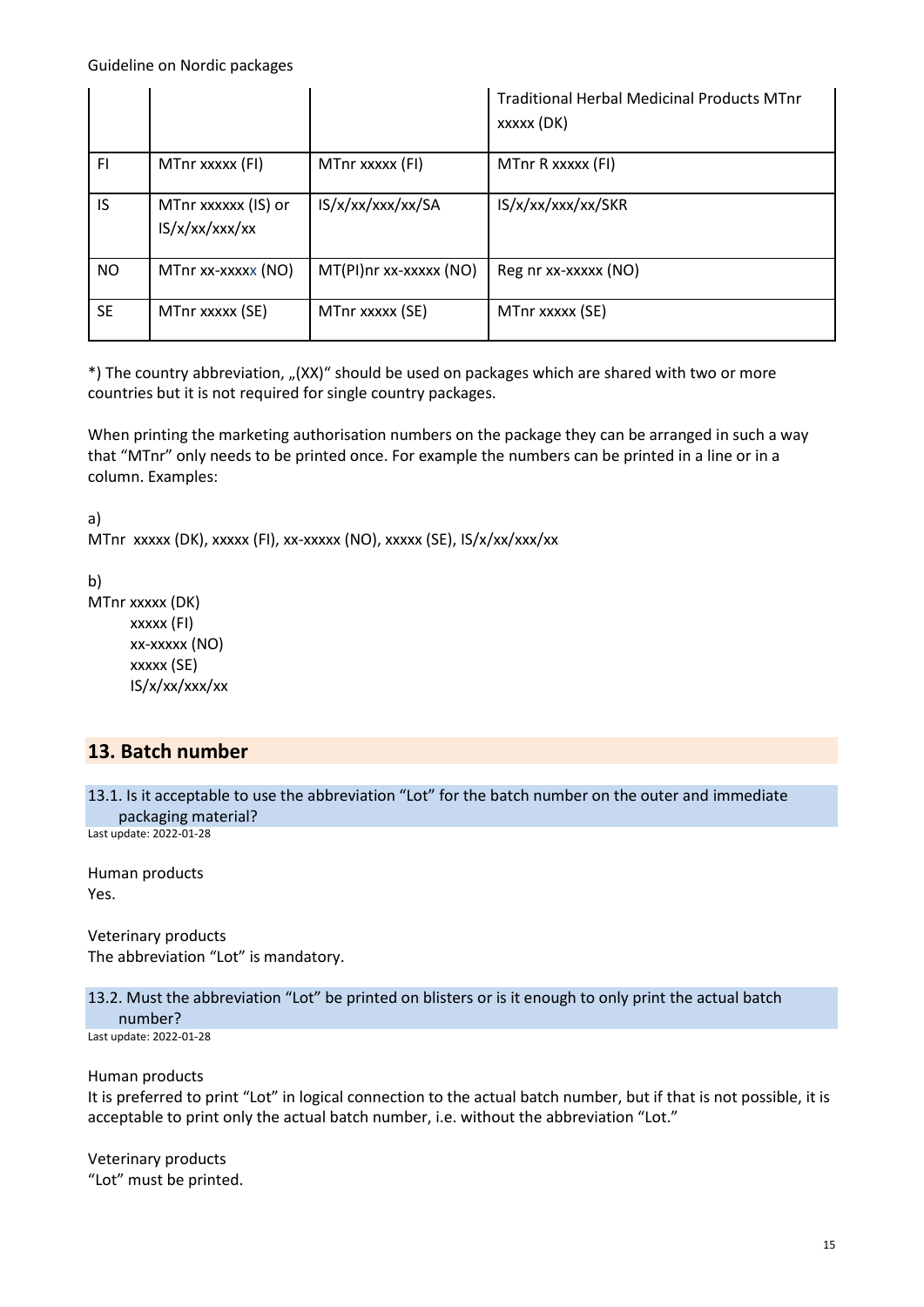# **14. Vnr (Nordic Article Number)**

14.1. Where can information regarding Vnrs be found?

Last update: 2021-02-09

See the dummy mock-ups in Annex 1 for suggested placing of the Vnr on the package.

Other questions regarding Nordic Article Numbers are out of scope for the Nordic Package Group. Information and guidelines regarding Vnrs can be found via<http://wiki.vnr.fi/>

# **15. General classification of supply**

15.1. Is it acceptable not to print on the package the text "Medicinal product subject to medical prescription" and "Medicinal product not subject to medical prescription" (in national languages)? Last update: 2022-01-28

Human products

Yes, for human products it is acceptable to leave out the text "Medicinal product subject to medical prescription. None of the Nordic countries require this information. The sentence can be left out on the mock-up even if it is stated in the word format approved labelling text.

SE, FI: The packages with OTC status for medicinal products for human use are required to have the text "Medicinal product not subject to medical prescription" (in national languages).

Veterinary products N/A

15.2. Can a potential applicant ask the medicines agencies in DK, FI, IS, NO and SE to confirm, before submission of an application, if a product will be granted an OTC status?

Last update: 2014-01-30

No. A possible OTC status will be assessed during the marketing authorisation application procedure or during the national phase.

## **16. Information in Braille**

16.1. Is it necessary to state the pharmaceutical form in Braille?

Last update: 2022-01-28

Human products

No, this is not a requirement. In certain cases when a product is available in different similar pharmaceutical forms it is however recommended.

EDQM patient friendly terms could be used if they are also used as printed text on the labelling.

Veterinary products N/A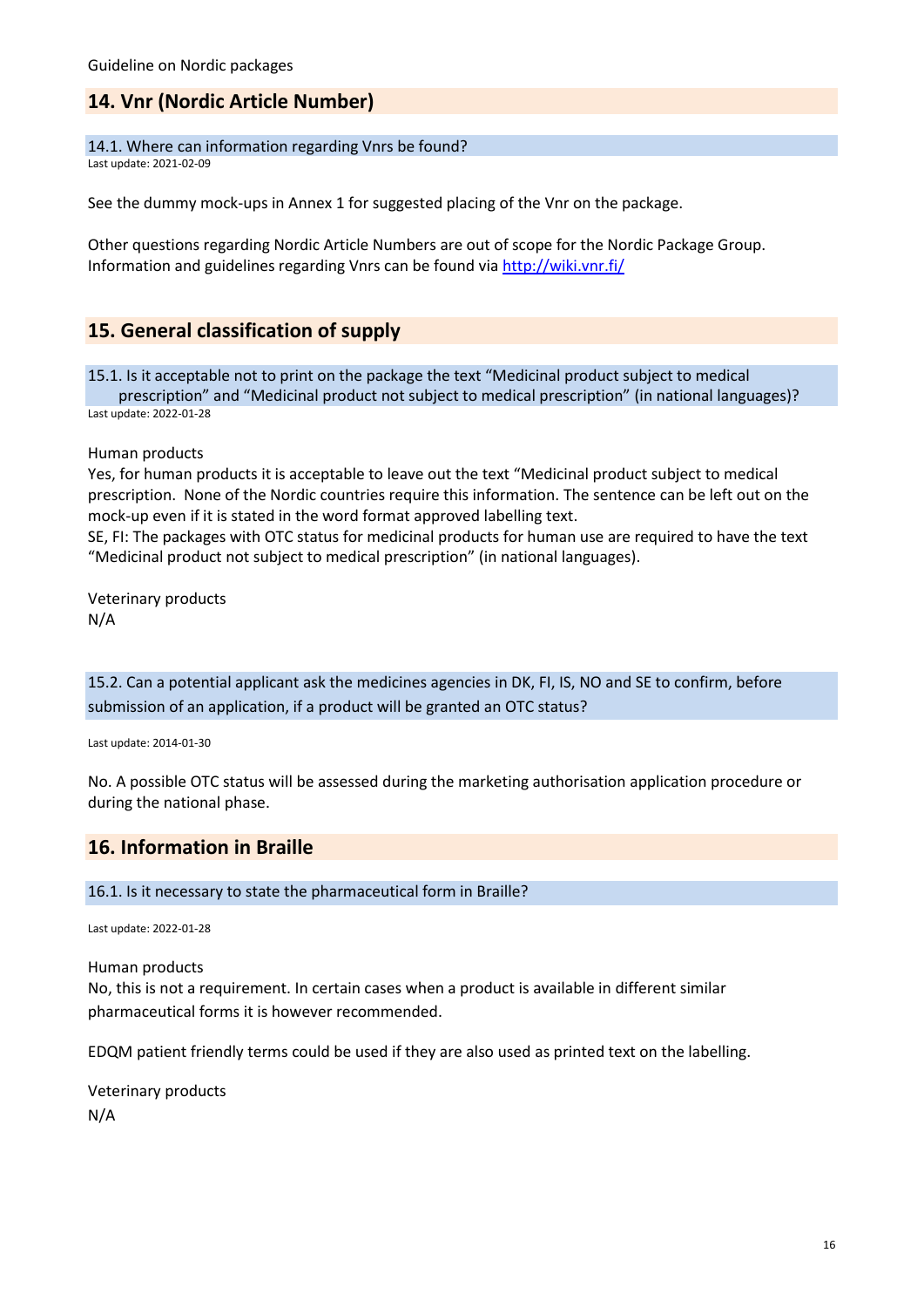# **17. General questions concerning the package leaflet**

17.1. Is it possible to have a combined multilingual leaflet if the strengths differ?

Last update: 2018-04-23

DK: It is not acceptable to have a combined PL if the strengths differ. The information in the different PL's should be "identical".

FI, NO, SE: A combined PL with more strengths mentioned in the PL than in the PL for the other language could be accepted on a case-by-case basis if this would be the only way for the other country to get the product on the market.

IS: Can accept a combined PL even if the strengths differ, no matter how they differ.

17.2. Is it possible to have a combined multilingual leaflet if the package sizes or packages types differ?

Last update: 2018-04-23

Yes. The registered packages types and sizes can be listed for each country in the section 6 of the package leaflet. The storage conditions in section 5 should be the same for the different package types and sizes.

For example:

In Finland:

A LDPE bottle in a carton box 10 x 100 ml, 10 x 250 ml, 10 x 500 ml

A Ecobag plastic bag with a plastic overwrap in a carton box 20 x 50 ml, 20 x 100 ml

In Sweden:

A LDPE bottle in a carton box 10 x 100 ml, 20 x 100 ml, 10 x 250 ml, 10 x 500 ml, 10 x 1000 ml

The situation is relevant for national products when the leaflets are harmonised in everything else except the pack sizes and types.

17.3. Can the symbol for a trademark (™ and ®) be used in the printed version of package leaflets?

Last update: 2015-02-25

These symbols can be used at the top of the PIL, i.e. where the product name is mentioned the first time in the package leaflet for medicinal products for human and veterinary use.

17.4. Is it necessary to print the list of names of the product in each member state which participates in a DCP or MRP in the package leaflet?

Last update: 2022-01-28

Human products

FI, NO, SE: No, this list does not have to be included.

DK, IS: No, this list of medicinal product names authorised in other EEA countries does not have to be included if required for reasons of space.

However, if the list is part of the nationally approved package leaflet text it has to be included in the printed version too. Please see an example below.

*For a Nordic multilingual package when the list of names is included:*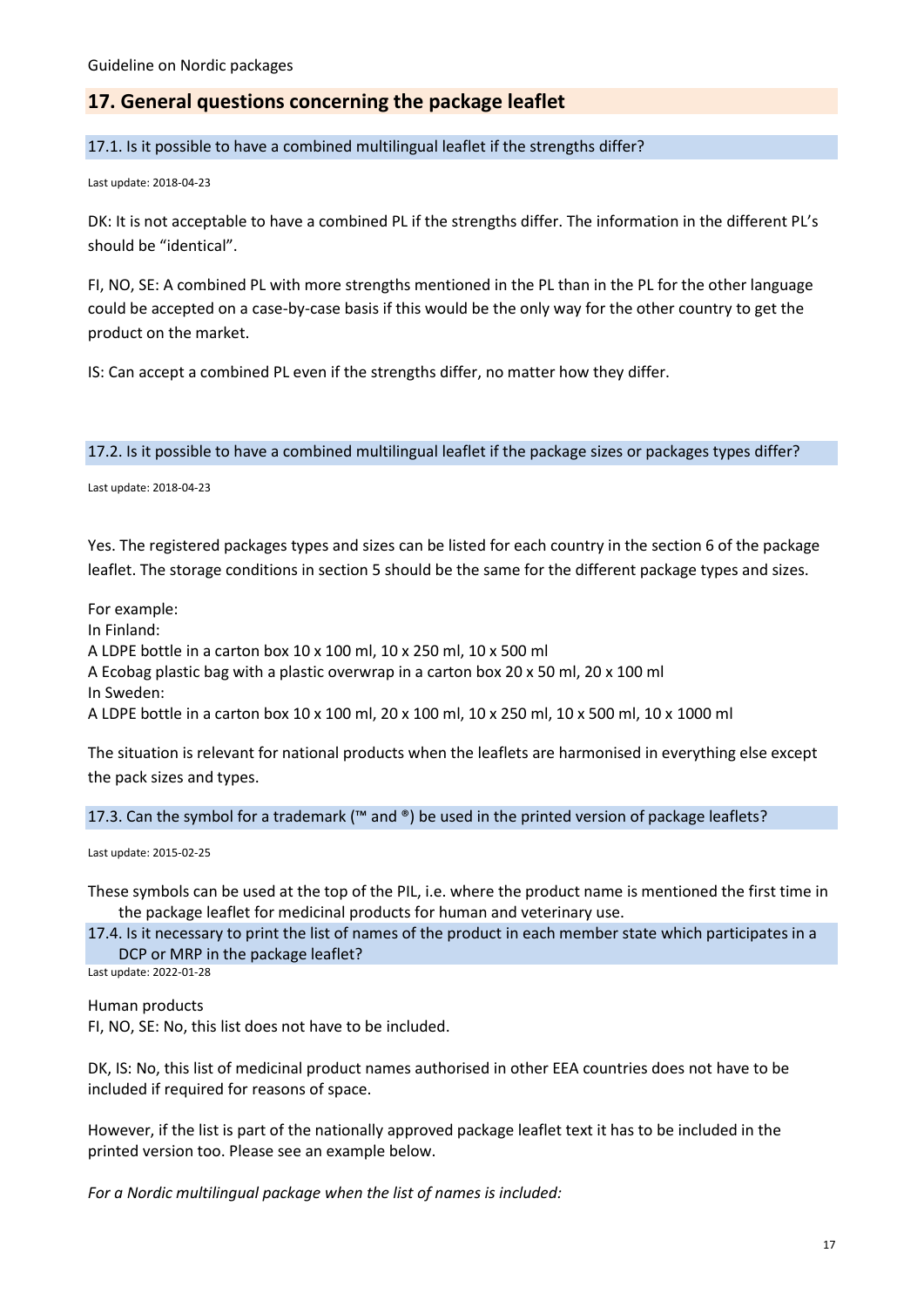In the printed version the list only needs to be printed once, e.g. after the last language in the printed package leaflet. The heading of this section shall however be stated in all relevant languages. The names of the countries can be stated by using the ISO abbreviations for the countries, i.e. the names of the countries must not be stated in the different languages. Note that if the name of the product is the same in two or more countries, this can be stated in one line.Example for a 5 language package leaflet:

**"**Dette legemidlet er godkjent i EØS-landene med følgende navn:/ Tällä lääkevalmisteella on myyntilupa/rekisteröinti Euroopan talousalueeseen kuuluvissa jäsenvaltioissa seuraavilla kauppanimillä:/ Dette lægemiddel er godkendt i EEAs medlemslande under følgende navne:/ Detta läkemedel är godkänt inom Europeiska ekonomiska samarbetsområdet under namnen: / Þetta lyf hefur markaðsleyfi í löndum Evrópska efnahagssvæðisins undir eftirfarandi heitum:

AT, CZ, DE, DK, EL, FI, IS, NO, PL, SE, SL: <Product name A>.

BE: <Product name B>.

FR: <Product name C>.

IE, UK: <Product name D>.

IT, PT: <Product name E>."

Veterinary products N/A

17.5. Is it necessary to print the name and address of the manufacturer responsible for batch release in the package leaflet?

Last update: 2022-01-28

Yes, but if the marketing authorisation holder and the manufacturer are the same, i.e. the same company and address, the general heading "Marketing Authorisation Holder and Manufacturer" for human products and "Marketing Authorisation Holder and Manufacturer responsible for batch release" for veterinary products, can be used and this information can be stated only once.

17.6. In cases where more than one manufacturer responsible for batch release is approved, should all be listed in the word version of the package leaflet?

Last update: 2022-01-28

In cases where more than one manufacturer responsible for batch release is approved, all should be listed in the word version of the package leaflet.

The printed version of the package leaflet must clearly identify the manufacturer responsible for the release of the concerned batch or mention only the specific manufacturer responsible for the release of that batch.

#### **Annex I**

Last update: 2021-02-09

The dummy mock-ups in the Q&A document are only examples of Nordic packages and don't explain details about font sizes etc.

### Carton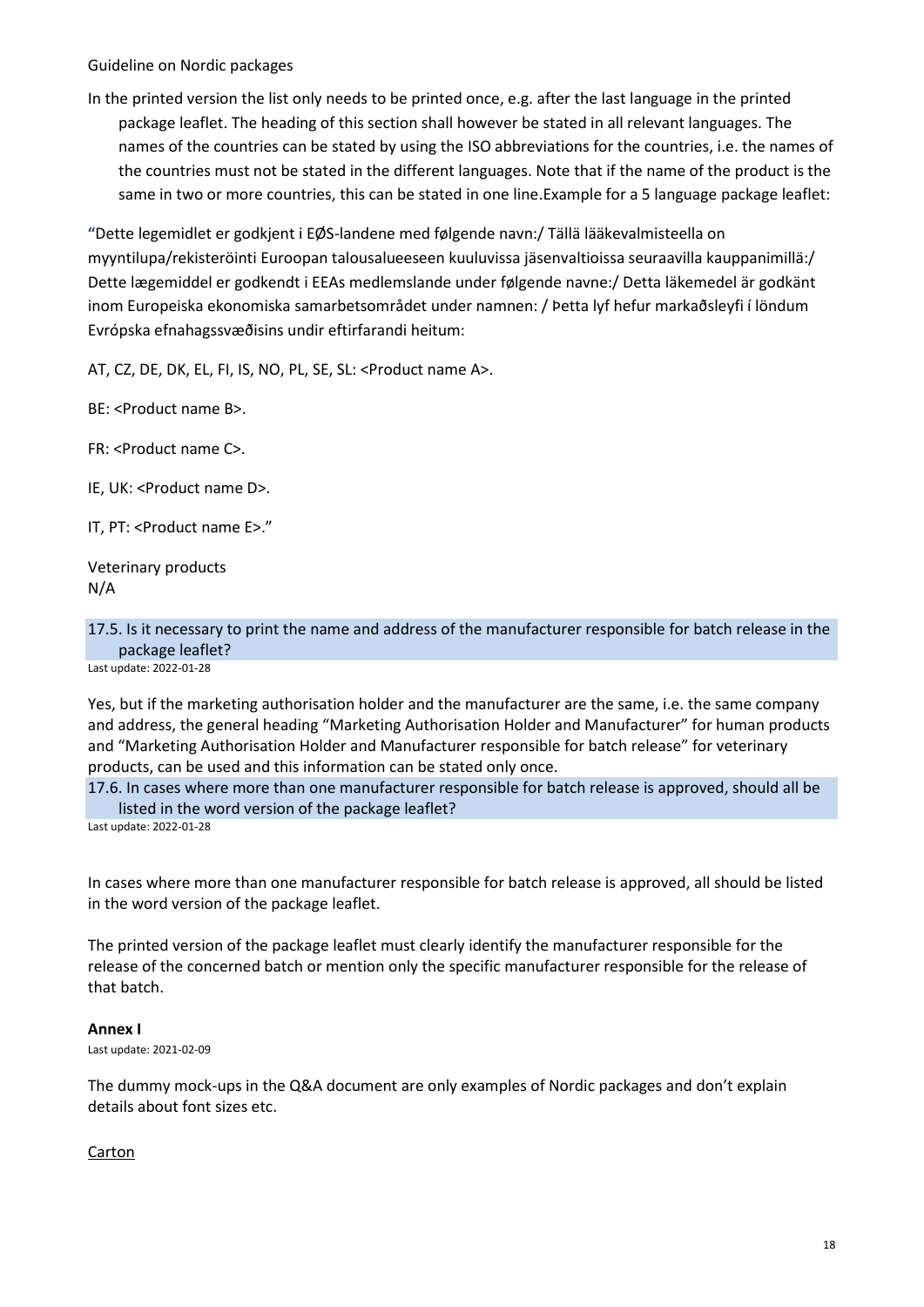The below drawing of a five language carton is an example of how a five language carton could be prepared. There should be a clear demarcation between the different languages used; the information provided in each language should be assembled. Avoid excessive use of "/".



Braille: Product name xx mg

Small label (e.g. vial, ampoule)

| <b>Product name xx mg/ml</b> |                |  |  |
|------------------------------|----------------|--|--|
| active subst.                |                |  |  |
| Inj./stl.                    | 2 <sub>m</sub> |  |  |
| i.v.                         | Lot:           |  |  |
|                              | Exp:           |  |  |

Carton for a SE/FI package (the format also applicable for DK/IS/NO), concentrate for solution for injection. N.B. Country for MAH, unique identification code (serialisation), local representative and warnings; see information in question list above.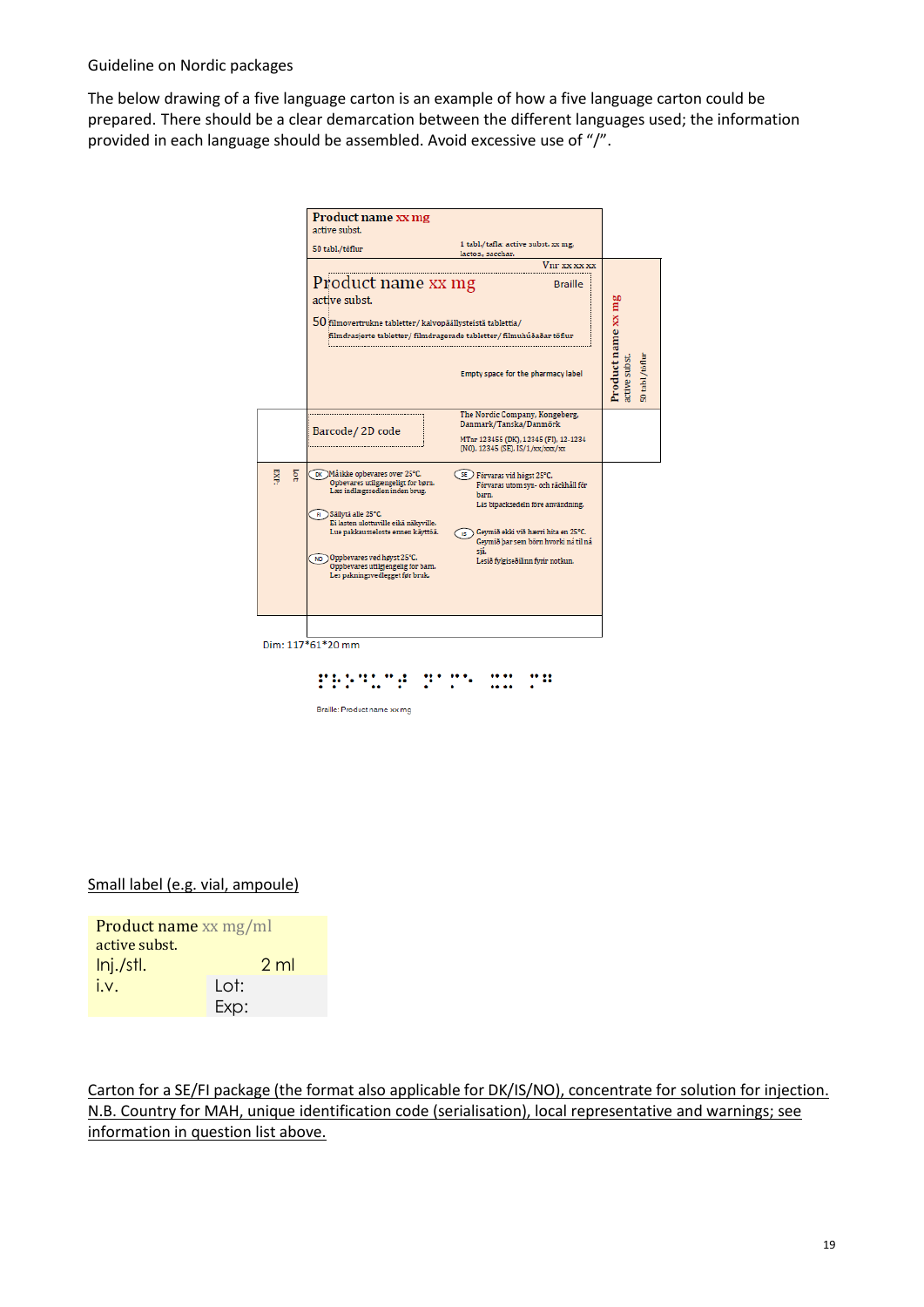